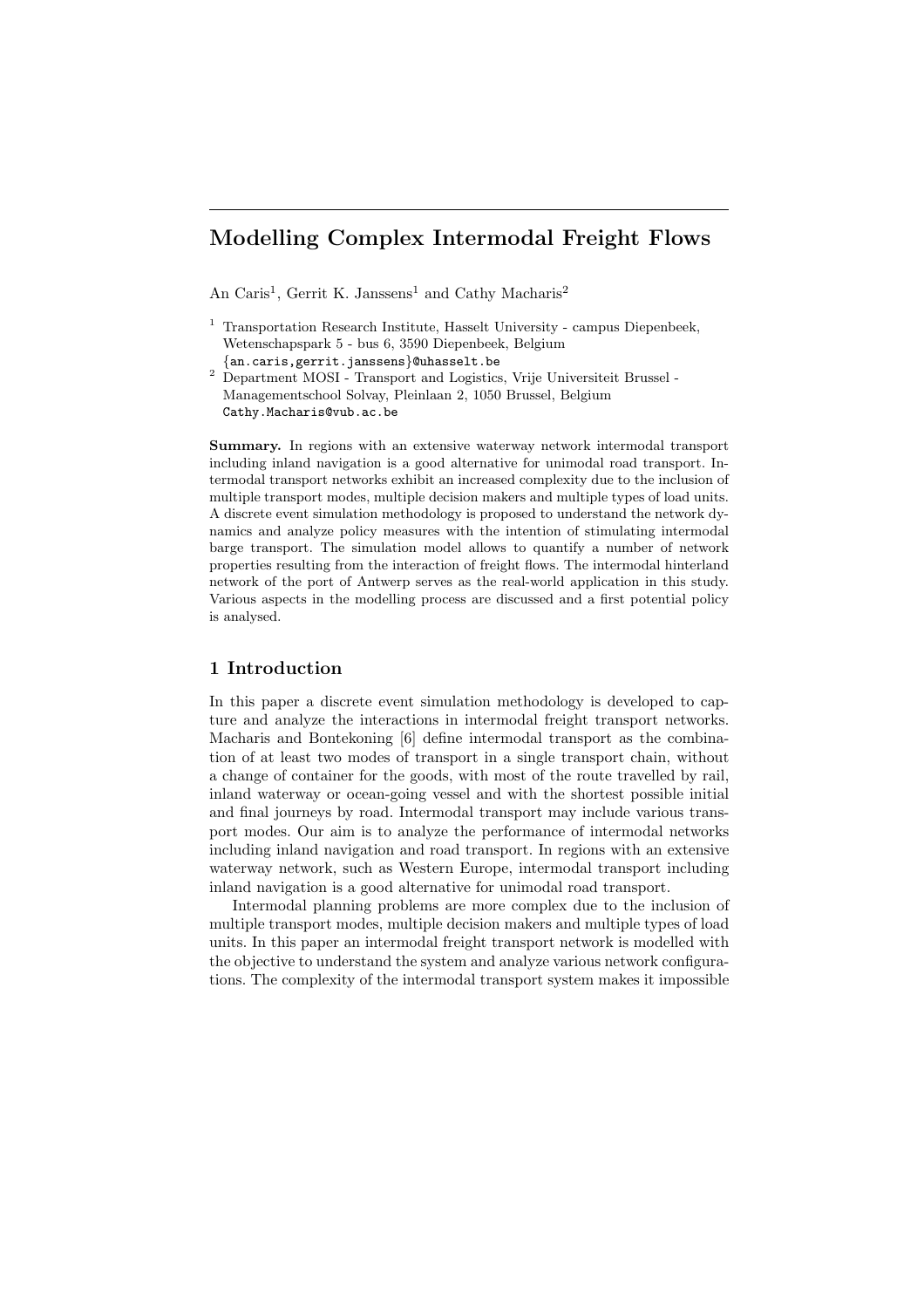to describe all interactions by a mathematical model. Because of this increased complexity and the required level of detail, discrete event simulation is the appropriate tool of analysis. A simulation model is created to support decisions in intermodal transport at the strategic level. The role of complex systems models in strategic decision making is discussed in [5]. The authors indicate that simulation models are appropriate to interpret the structure of a complex system. As stated in [1], the notions of emergence and emergent properties are not well defined. Emergent properties arise at a particular level of system description by virtue of the interaction of relatively simple lower-level components. The simulation model will allow to quantify a number of network properties resulting from the interaction of freight flows, as presented in section 2.5. Another example of modelling transportation networks as complex systems can be found in [10]. The objective of the authors is to study the emergence of hierarchies in the network.

Simulation models have been widely used to optimize the design of intermodal terminals. For example, Rizzoli et al. [9] present a simulation tool for the combined rail/road transport in intermodal terminals. Parola and Sciomachen [8] describe a strategic discrete event simulation model to analyze the impact of a possible future growth in sea traffic on land infrastructure in the north-western Italian port system. We develop a simulation model that covers the hinterland waterway network of a major port in Western-Europe in order to analyze effects of future policy measures for intermodal container transport. A first policy related to the consolidation network is presented in this paper. Various studies discuss consolidation strategies for intermodal transport by rail, see for example [2] and [7]. [3] presents and evaluates a consolidation strategy for intermodal transport by barge, based on a marginal cost model. In our simulation model the operations of the inland navigation network are modelled in detail. This enables us to examine ex-ante what the effects of a certain consolidation strategy will be and to take into account interaction effects in container flows. In the future, the model will also be used to analyze other policies related to intermodal barge transport. The simulation model is part of a larger decision support system for intermodal transport policy making which will not be discussed here.

### 2 Modelling Methodology

In this section the methodology to model the hinterland waterway network is described. First, the main characteristics of the intermodal network under investigation are given. Next, the conceptualization of the network is developed. The inputs and outputs of the simulation model are discussed. In the final subsection special attention is given to the functioning of the locks.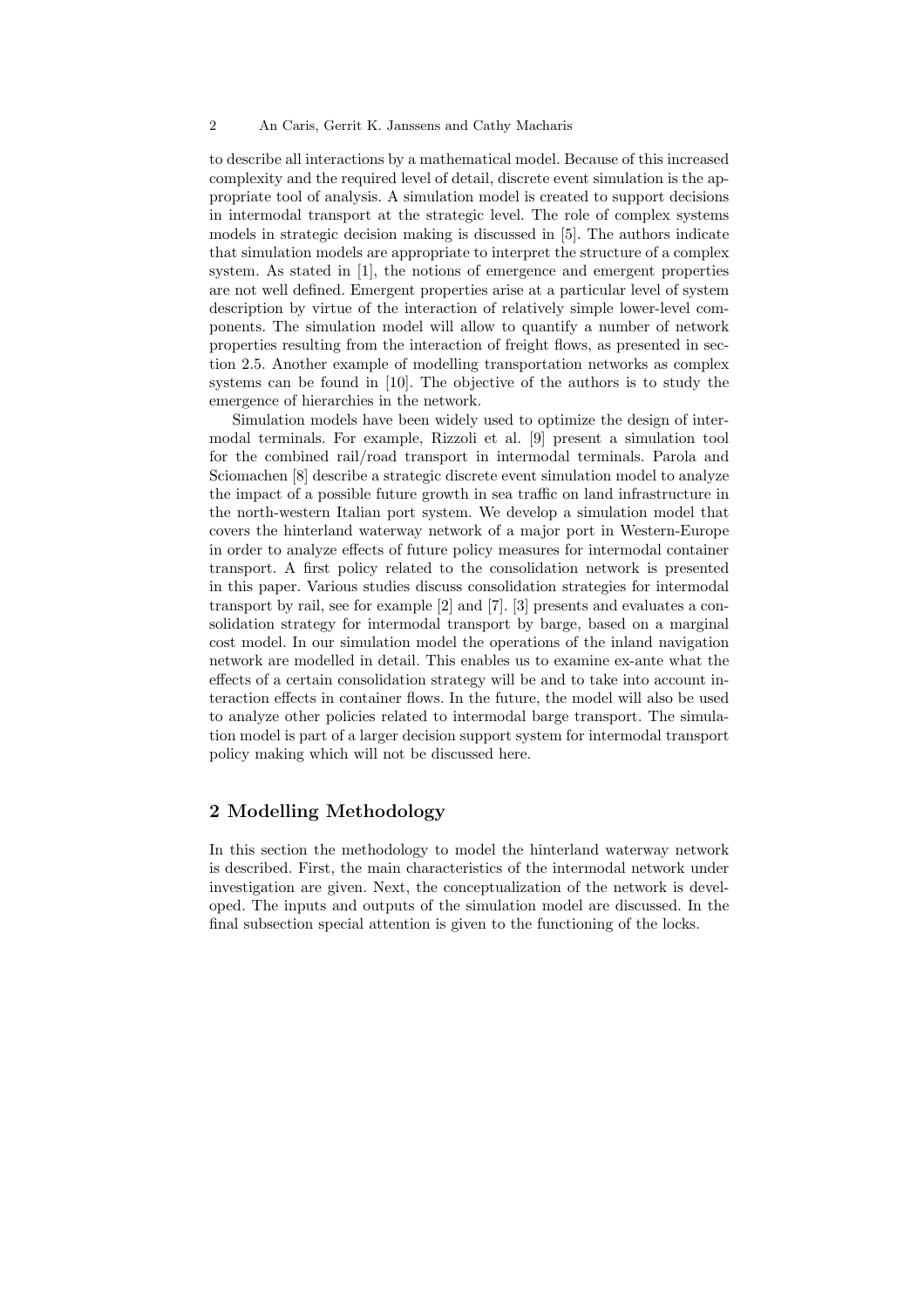### 2.1 Intermodal Transport Network

The intermodal hinterland network of the port of Antwerp serves as the realworld application in our study. In Belgium three regions of origin can be identified in the network. The first group of container terminals is situated along the Albert Canal towards the eastern part of Belgium. A second region of origin is located in the central part of the country, connected to the port of Antwerp by the Brussels - Scheldt Sea Canal. The third group of intermodal container flows originates in the basin of the Upper Scheldt and the river Leie. All intermodal container terminals organize shuttle services either to the port of Antwerp or to the ports of Rotterdam and Amsterdam. Two clusters of sea terminals can be identified in the port area of Antwerp. Until recently the main center of activity was situated on the right river bank. With the construction of a new dock (Deurganckdok) in the port of Antwerp, a second cluster of sea terminals emerged on the left river bank. Barges sail through the Scheldt-Rhine connection to Rotterdam and Amsterdam. A last destination is the port of Zeebrugge, which can be reached via Antwerp and navigation on the river Scheldt. Table 1 summarizes all origins and destinations of shuttle services. Shuttle services transport containers from inland terminals to sea terminals in the port area and carry containers from sea terminals to inland destinations in a round trip.

Table 1. Origins and Destinations

| Origins                                                                                       | Destinations                                                     |
|-----------------------------------------------------------------------------------------------|------------------------------------------------------------------|
| Albert Canal<br>Brussels-Scheldt Sea Canal Antwerp: left river bank<br>Upper Scheldt and Leie | Antwerp: right river bank<br>Rotterdam<br>Amsterdam<br>Zeebrugge |

#### 2.2 Conceptual Model

Three major components can be identified in the intermodal hinterland network, as depicted in Fig. 1. The first component in the intermodal freight transport network is the inland waterway network. The inland waterway network is made up of terminals, waterway connections and container flows. Entities are defined as barges which originate from the different inland terminals and carry containers in round trips to the various ports. A second component is the port area of Antwerp. Barges may visit sea terminals at the left river bank and right river bank in the same round trip, go to Rotterdam or Amsterdam via the Scheldt-Rhine connection or sail to Zeebrugge via the Scheldt estuary. On the right and left river bank, barges queue for handling at the sea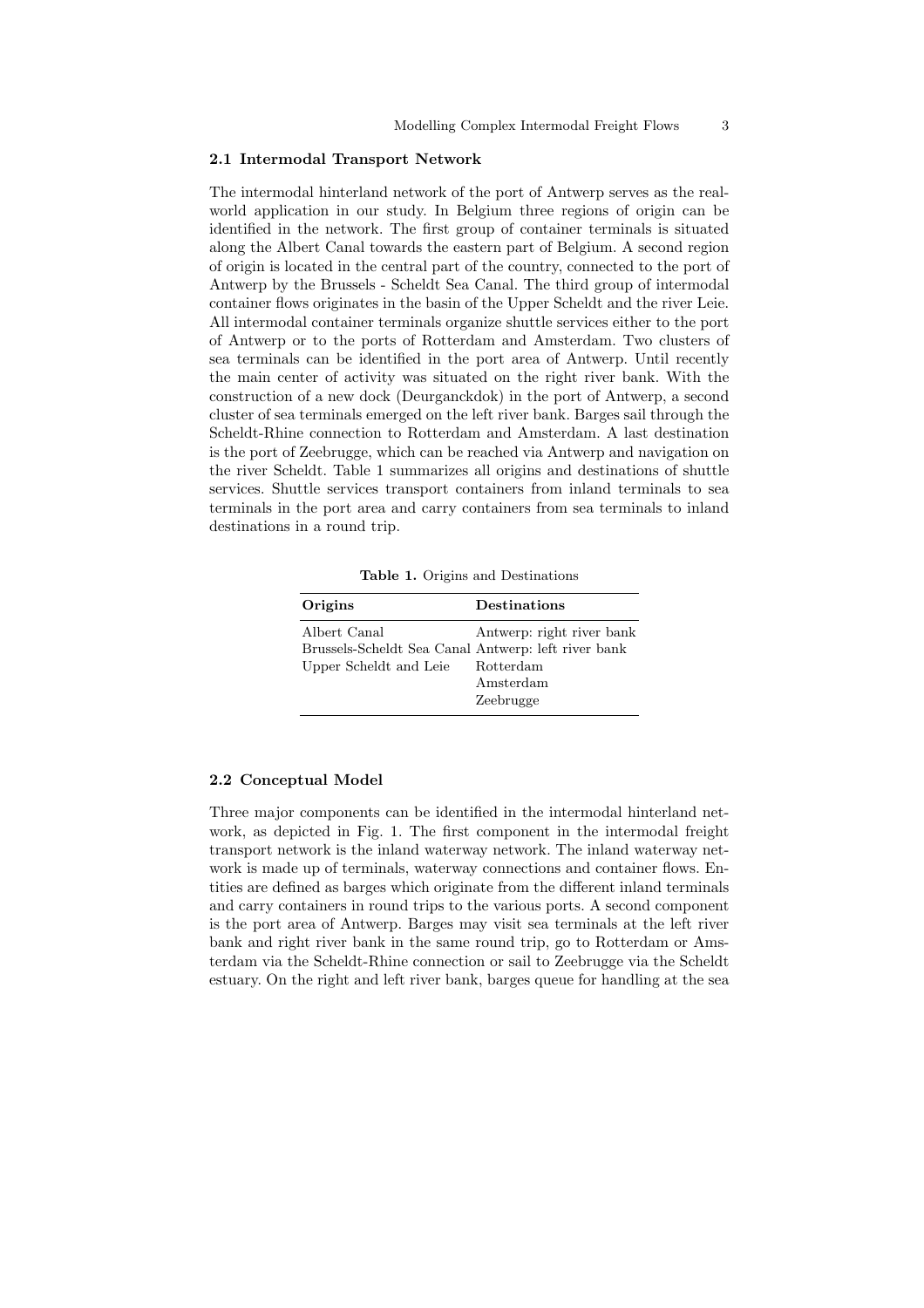terminals. Barges moor as soon as enough quay length is available. The handling time at the sea terminal depends on the number of containers that need to be unloaded from or loaded into the inland vessel. In the inland waterway network as well as in the port area multiple locks are present. Therefore, the lock planning constitutes a third major component, which will be discussed hereafter.



Fig. 1. Components

The objective of the model is to simulate possible policy measures for intermodal barge transport. Consequences and implications can be estimated before implementation of the policy measure. Therefore, various conceptual models may be necessary to analyze the implications of proposed policies. The conceptual model of the current container flow is depicted in Fig. 2. At present all barges enter the port area and visit one or multiple sea terminals.



Fig. 2. Conceptual Model Current Situation

#### 2.3 Assumptions

A number of assumptions are made to translate the actual intermodal network into a discrete event simulation model. The emphasis lays on inland waterway transport. Rail connections in the hinterland network are not taken into account. The model further assumes a homogeneous container type and equal handling time for each container. All main waterway connections between inland terminals and the port area are incorporated in the simulation model. Small waterways without inland terminals are not included in the simulation model of the current situation. Sailing times are assumed to be stochastic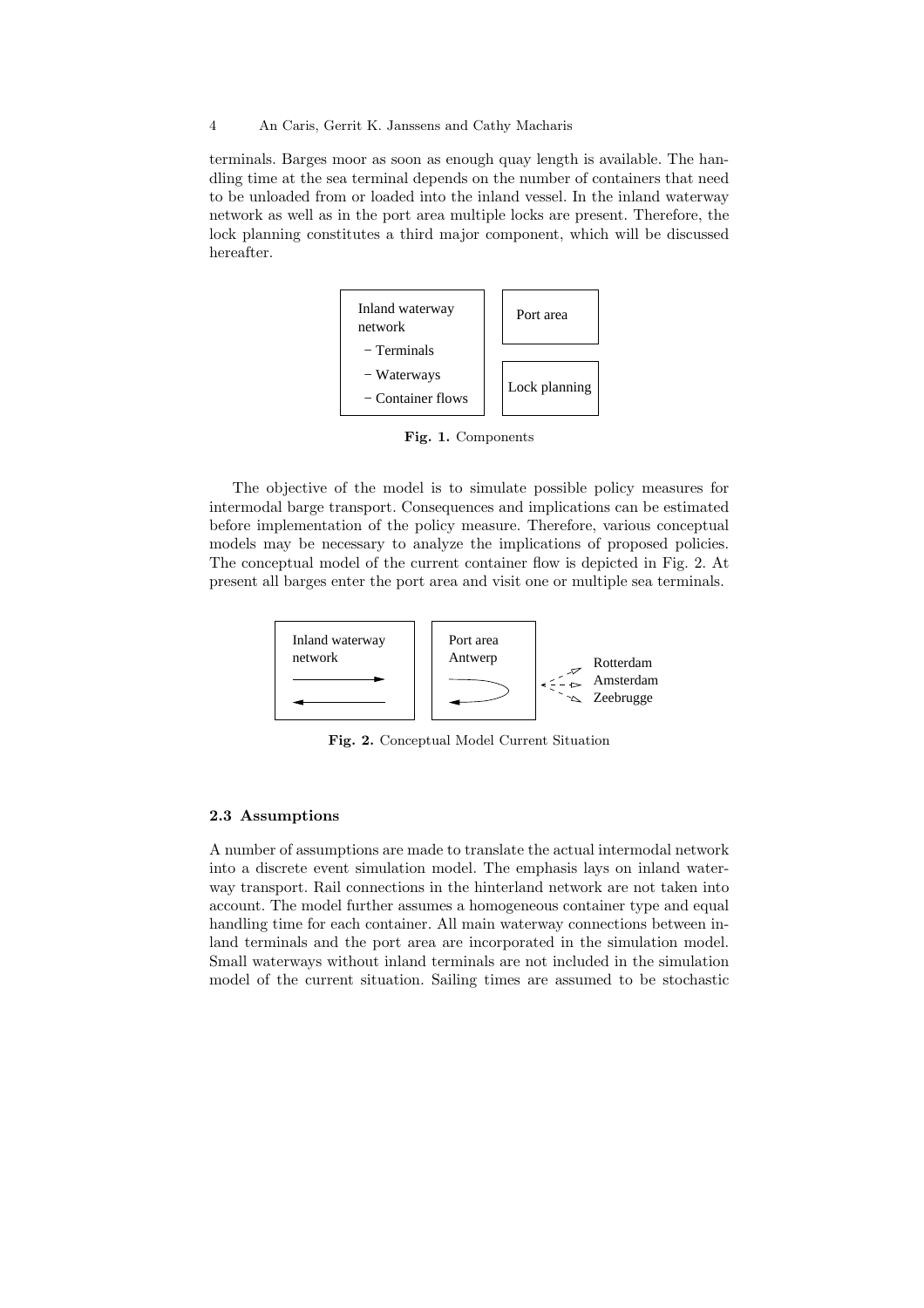and follow a probability distribution. The average sailing time varies with the type of barge. A probability distribution is also used to model the stochastic lockage time.

#### 2.4 Data Requirements

All intermodal terminals in the inland waterway network were asked for information to identify the container flows. Real data on shuttle services is used as an input for the simulation model, constructed in the simulation software Arena. For each shuttle service the following information is required: which type of barge is used, which destinations are visited and what is the average number of import and export containers for each destination. Container transport interacts with other freight flows. Therefore, the flow of non-containerized goods on the inland waterway network is introduced as an input in the simulation model. These flows affect the waiting times at locks. Information is also necessary on the network connections. The waterway administrators provided information on the number of locks on each waterway, distances between locks, average lockage times, number of lock chambers and size of the chambers. In the port area of Antwerp three clusters of locks connect the inner port area with the sea side. Data is required on the choice of locks when sailing in the port area. The average quay length available for handling inland navigation at sea terminals gives an indication of the service capacity in the port area of Antwerp. The port authority is asked for the average mooring time and time for loading and unloading in order to model the service times of inland container barges in the port area. Finally, an enquiry is made into the turnaround times of vessels and average waiting times at locks in order to verify and validate the model.

#### 2.5 Outputs

Table 2 gives an overview of properties measured in the simulation model. The turnaround time of shuttles is defined as the total time necessary for a barge to sail from an inland container terminal to the port area, visit all sea terminals and return to the inland terminal. The turnaround time depends on the waiting times at locks and in the port area. The outputs measured at locks are the percentage of barges that have to wait, the number of barges that have to queue and the waiting time of barges in the queue. In the port area the waiting time before handling is measured, as well as the number of vessels queueing for service. A final group of performance measures concerns the capacity utilization. In the port area this is expressed as the average percentage of quay length occupied. In the hinterland network the average and maximum number of barges on each network connection is recorded.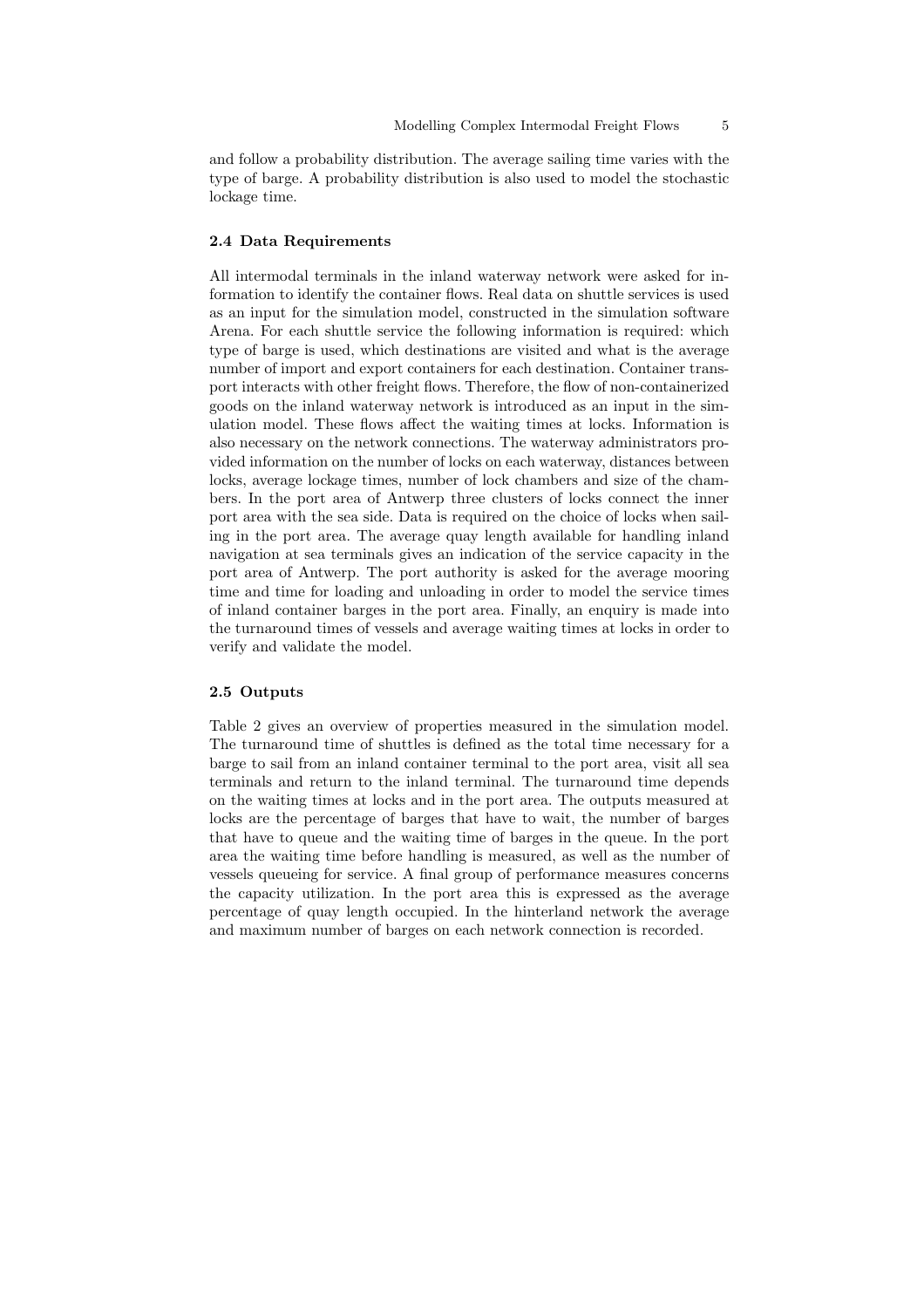| <i>Shuttles</i>                  | turnaround time                                                                 |
|----------------------------------|---------------------------------------------------------------------------------|
| Locks                            | total number waiting $(\%)$<br>number waiting in queue<br>waiting time in queue |
| Port area                        | waiting time in queue<br>number waiting in queue                                |
| Capacity utilization quay length | network connections                                                             |

| <b>Table 2. Outputs</b> |  |
|-------------------------|--|
|-------------------------|--|

#### 2.6 Locks

The operations of locks strongly affect waiting times of barges for lockage. A number of decision rules are defined to make the operations of the locks in the simulation model reasonably realistic. A first decision rule relates to the size of a barge. Barges are assigned to a lock chamber only if its size is within the allowed dimensions. Secondly, barges are assigned to the smallest lock chamber that is open. This decision rule focuses on a rapid lockage process of barges. Smaller lock chambers have a shorter lockage time. On the other hand, a more intensive use of larger lock chambers may reduce waiting times because more barges can be serviced simultaneously. A third decision rule is applied when no lock chamber is open in the sailing direction of the barge. In this situation the barge is assigned to the lock chamber which is the first available. A final decision rule concerns the closing of lock chambers. A lock chamber is closed when there is not enough remaining space for the next barge in queue or when no additional barges arrive within a predefined number of time units. From interviews with waterway administrators it appears that the operations of locks are entrusted to a lockkeeper, without fixed rules. Future research could introduce more complex decision rules in the simulation model.

# 3 Analysis of Container Flows

The simulation model will be used to analyze policy measures that impact container flows in the intermodal hinterland network and the port area of Antwerp. In this section a first policy measure is analyzed. A potential policy might be the introduction of an intermodal barge hub in the port of Antwerp, from which load is distributed to the different sea terminals, as described by Konings [3]. The author proposes to split existing barge services into a trunkline operation in the hinterland and collection/distribution operations in the seaport. This leads to the conceptual model depicted in Fig. 3.

By doing so inland barges do not have to call at multiple sea terminals. They only visit the intermodal barge hub. The intermodal hub organizes shut-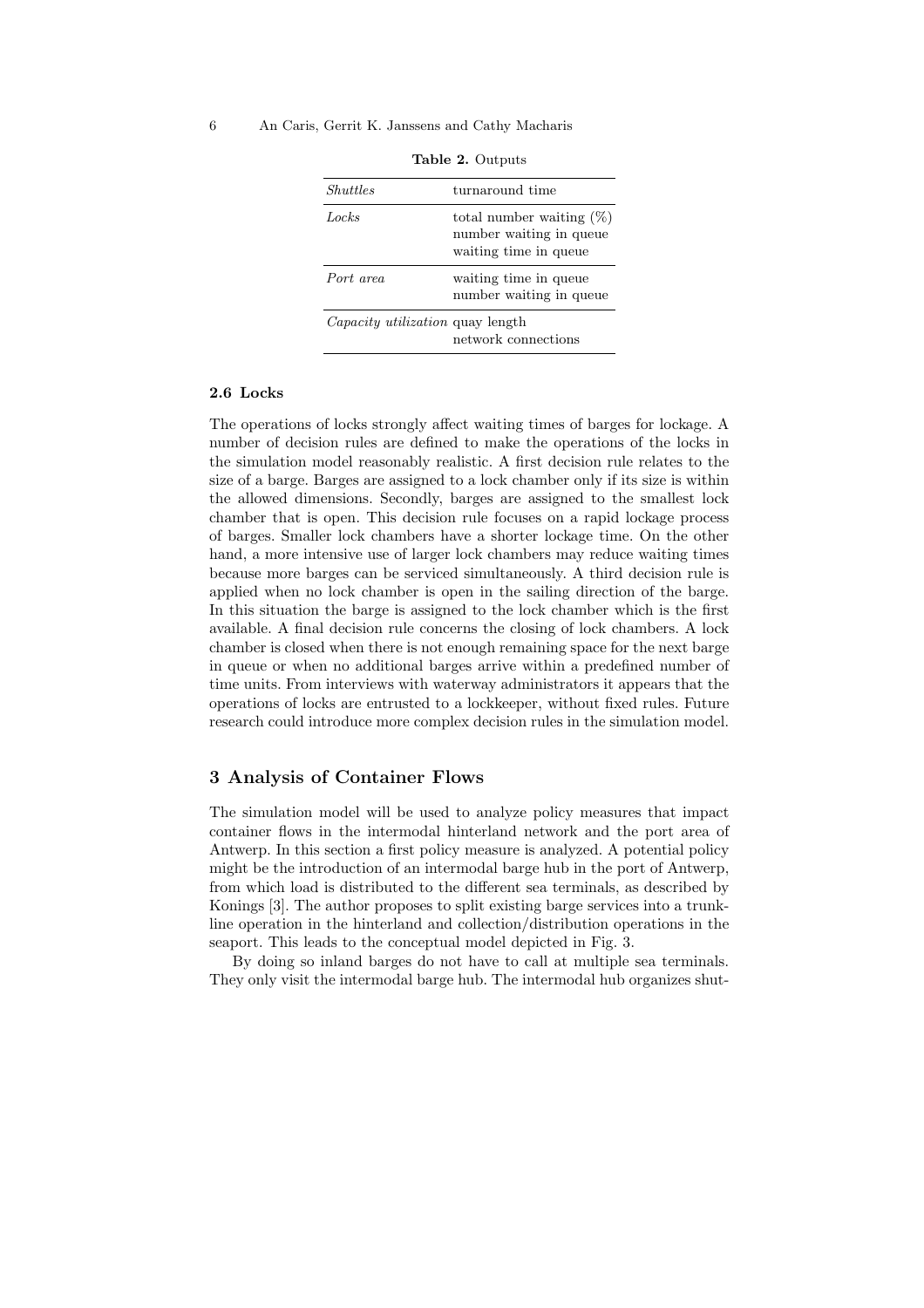

Fig. 3. Conceptual Model Future Situation

tle services in the port area to collect containers from and distribute containers to all sea terminals. In the collection/distribution network containers with the same origin or destination can be bundled. This enables a more efficient and prompt handling of barges at sea terminals. When modeling the new situation, it is assumed that all containers are collected and distributed by barge in the port area. In reality some containers might be transferred by road when the distance between the hub and the sea terminal is small or in urgent cases. The intermodal barge hub is located in the cluster of sea terminals on the right river bank. A quay length of 500 metres is assumed at the hub. To set a service level for the hub, it is required that all inland containers are delivered within 24 hours to the sea terminals. It is further assumed that two shuttle services are organized per day in the collection/distribution network, one in the morning and one in the afternoon, each visiting terminals on the right and/or left river bank. The shuttle services are carried out with vessels of a size of 96 TEU and 196 TEU. The organization of the collection/distribution network might be optimized. However, this setting already gives an indication of possible improvements in the relevant performance measures. When comparing the current situation with the new consolidation strategy, no changes are made to the schedules of the inland terminals. It is possible that inland terminals change their departures in the new situation. Other measures to enhance the efficiency can be further simulated. A separate random-number stream is dedicated to each source of randomness in the model in order to synchronize both alternatives as much as possible.

Performance measures relevant for the comparison of the scenarios are discussed next. Ten simulation runs of 672 hours are performed. Table 3 gives the average turnaround times of all inland terminals, expressed in hours. Inland vessels may only sail to Antwerp (Antw) or they can make a combined trip to Antwerp and Rotterdam (Rdam) or Amsterdam (Adam). Standard deviations are mentioned between brackets below the average turnaround times.

Table 4 summarizes performance measures in the port area. The average and maximum waiting time before handling, expressed in hours, are given for the sea terminals on the right and left river bank and at the intermodal barge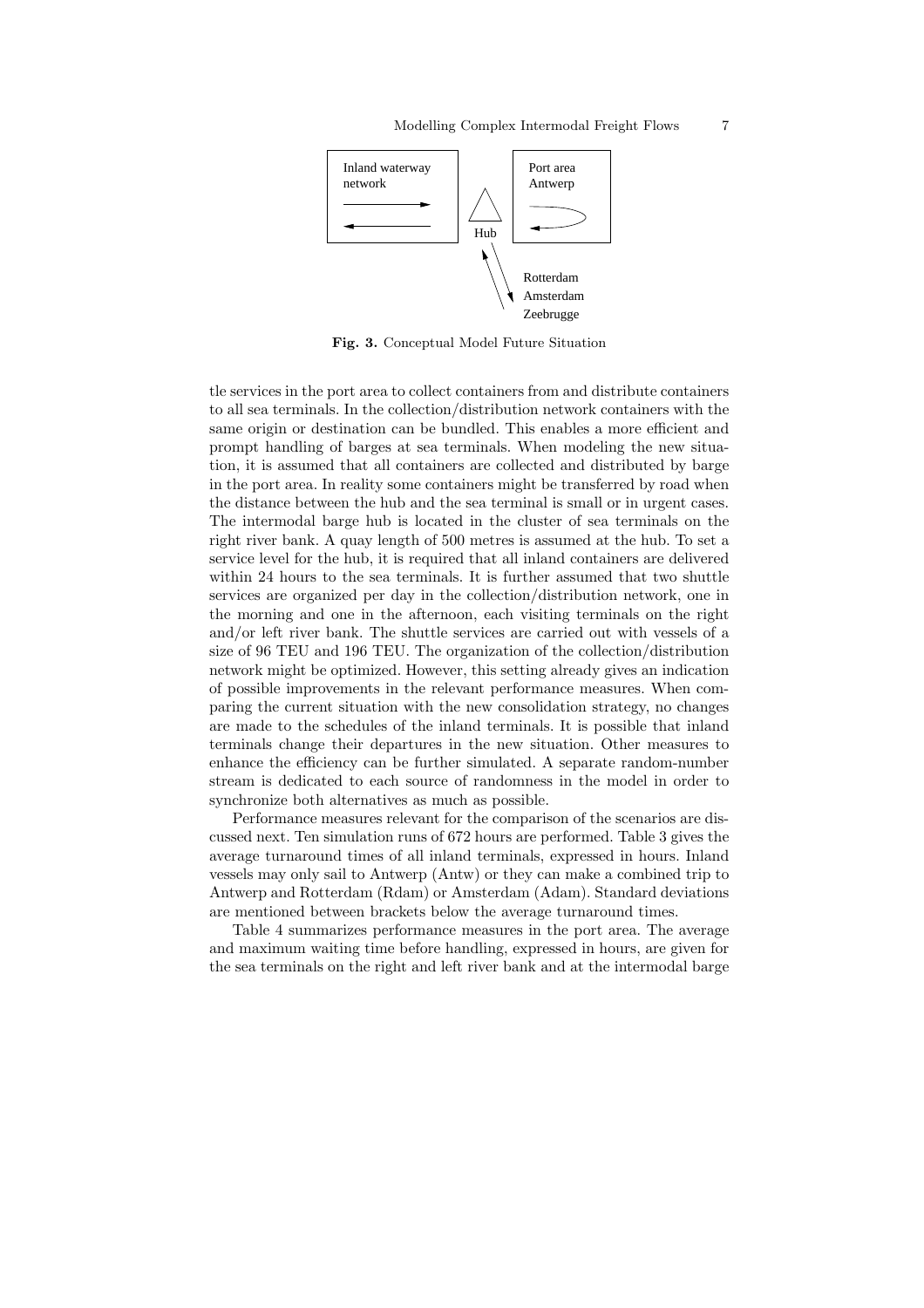| Avg turnaround time          | <b>Current Hub</b> |        |
|------------------------------|--------------------|--------|
| Deurne - Antw                | 15.20              | 9.93   |
|                              | (0.47)             | (0.35) |
| Deurne - Antw/Rdam           | 22.08              | 22.98  |
|                              | (0.89)             | (0.29) |
| Meerhout - Antw              | 29.24              | 25.59  |
|                              | (0.47)             | (0.18) |
| Meerhout -                   | 41.70              | 39.68  |
| Antw/Rdam/Adam               | (0.38)             | (0.89) |
| Genk - Antw                  | 38.97              | 35.94  |
|                              | (0.62)             | (0.72) |
| Genk - Antw/Rdam             | 49.89              | 47.24  |
|                              | (0.87)             | (0.48) |
| Luik - Antw                  | 46.46              | 42.10  |
|                              | (0.34)             | (0.12) |
| Gent - Antw                  | 20.62              | 19.43  |
|                              | (0.49)             | (0.42) |
| Wielsbeke - Antw             | 38.62              | 39.60  |
|                              | (0.42)             | (0.41) |
| Avelgem - Antw               | 41.19              | 40.78  |
|                              | (0.88)             | (2.10) |
| Avelgem - Antw/Rdam          | 62.69              | 61.89  |
|                              | (0.48)             | (0.51) |
| Willebroek - Antw            | 14.79              | 14.37  |
|                              | (0.17)             | (0.19) |
| Willebroek - Antw/Rdam 35.59 |                    | 34.91  |
|                              | (0.39)             | (0.14) |
| Grimbergen - Antw            | 20.93              | 19.42  |
|                              | (0.21)             | (0.28) |
| Brussel - Antw               | 21.91              | 22.42  |
|                              | (0.34)             | (0.17) |
| Brussel - Antw/Rdam          | 40.94              | 40.07  |
|                              | (0.29)             | (0.42) |
| Herent - Antw                | 21.91              | 21.68  |
|                              | (0.19)             | (0.40) |

Table 3. Average turnaround times current situation and intermodal barge hub

hub. Next, the average and maximum utilization of the quays on the right and left river bank and at the hub are measured.

Following  $[4]$ , paired-t confidence intervals are constructed to compare the results. Table 5 presents the 95% confidence intervals for which the difference between the current situation and the intermodal barge hub is significant.

The average turnaround times of shuttles between inland terminals along the Albert Canal and the port of Antwerp are all significantly reduced. The maximum turnaround times of these inland terminals also decrease signifi-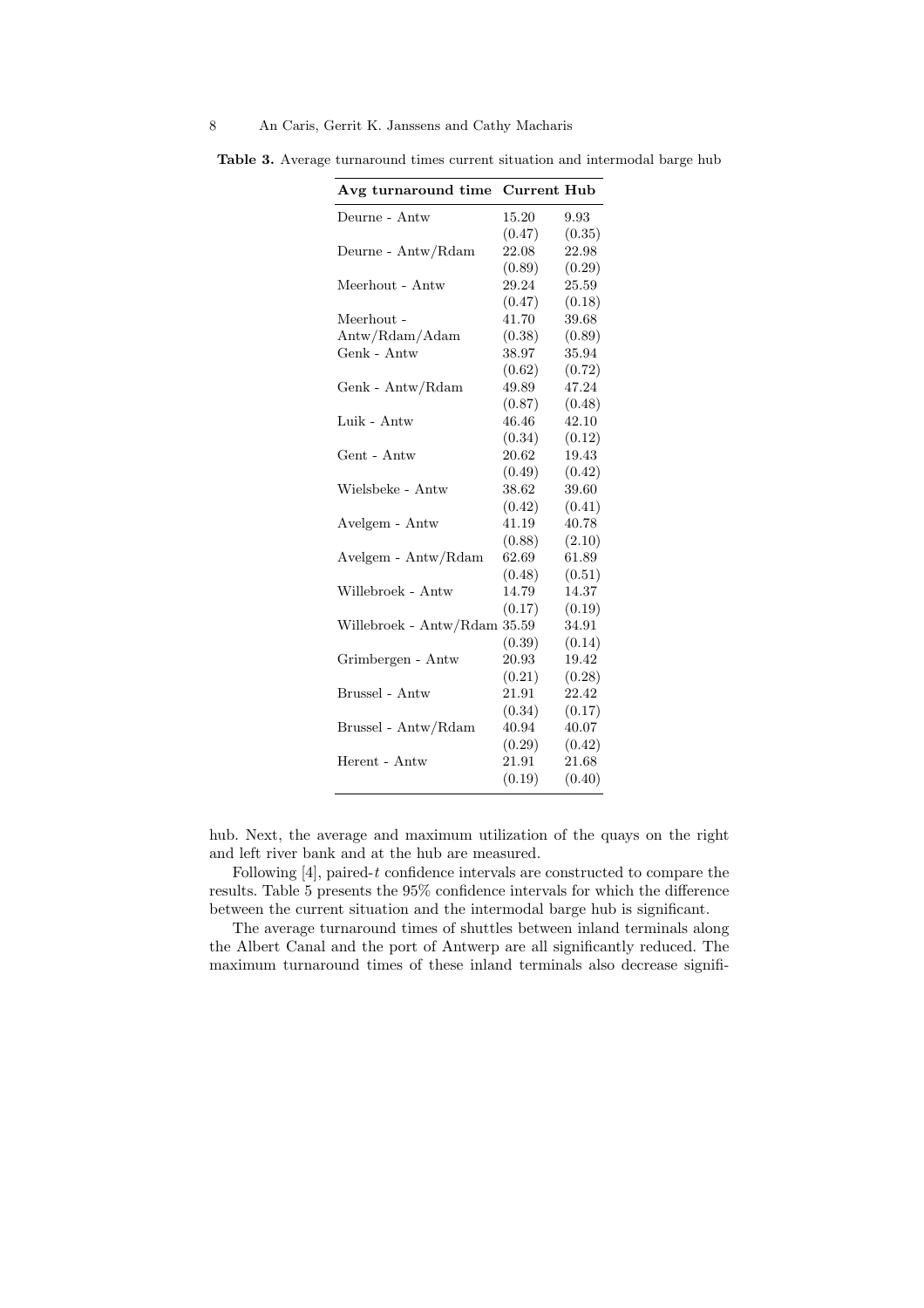| Port area                | Current Hub |          |
|--------------------------|-------------|----------|
| Avq waiting time         |             |          |
| Right river bank         | 0.0629      | 0.0000   |
|                          | (0.0306)    | (0.0000) |
| Left river bank          | 0.0557      | 0.0000   |
|                          | (0.0115)    | (0.0000) |
| Hub                      |             | 0.2970   |
|                          |             | (0.0334) |
| Max waiting time         |             |          |
| Right river bank         | 7.6128      | 0.0000   |
| Left river bank          | 4.3095      | 0.0000   |
| Hub                      |             | 8.4450   |
| Avg capacity utilization |             |          |
| Quay Right river bank    | 0.1666      | 0.1398   |
|                          | (0.0017)    | (0.0014) |
| Quay Left river bank     | 0.1741      | 0.1808   |
|                          | (0.0017)    | (0.0016) |
| Quay Hub                 |             | 0.2682   |
|                          |             | (0.0022) |
| Max capacity utilization |             |          |
| Quay Right river bank    | 0.9834      | 0.7867   |
| Quay Left river bank     | 0.9850      | 0.6983   |
| Quay Hub                 |             | 1.0000   |

Table 4. Performance measures in the port area: current situation and intermodal barge hub

cantly due to the introduction of the hub. Shuttles originating from the Albert Canal can go directly to the intermodal barge hub without needing to pass through a lock in the port area. Shuttles from other inland terminals first have to pass through one of the locks to reach the hub. A reduction in turnaround time is also recorded for the terminal in Grimbergen. Table 4 shows that with an equal available quay length, shuttle services in the collection/distribution network of the new consolidation strategy do not have to wait for handling at sea terminals on the right and left river bank. The sea terminals can handle inland containers more efficiently because only shuttle services with consolidated load moor for service. The waiting time at the intermodal hub depends on the available quay length. A quay length of 500 metres is assumed and leads to an average waiting time of 17.82 minutes. Time windows could be negotiated with the inland terminals to reduce the waiting time at the hub at peak hours. Average capacity utilization on the right river bank decreases significantly. Finally, table 4 reveals that at peak moments the maximum capacity utilization decreases with 28.67% on the left river bank and with 19.67% on the right river bank. Less quay length is necessary to handle inland contain-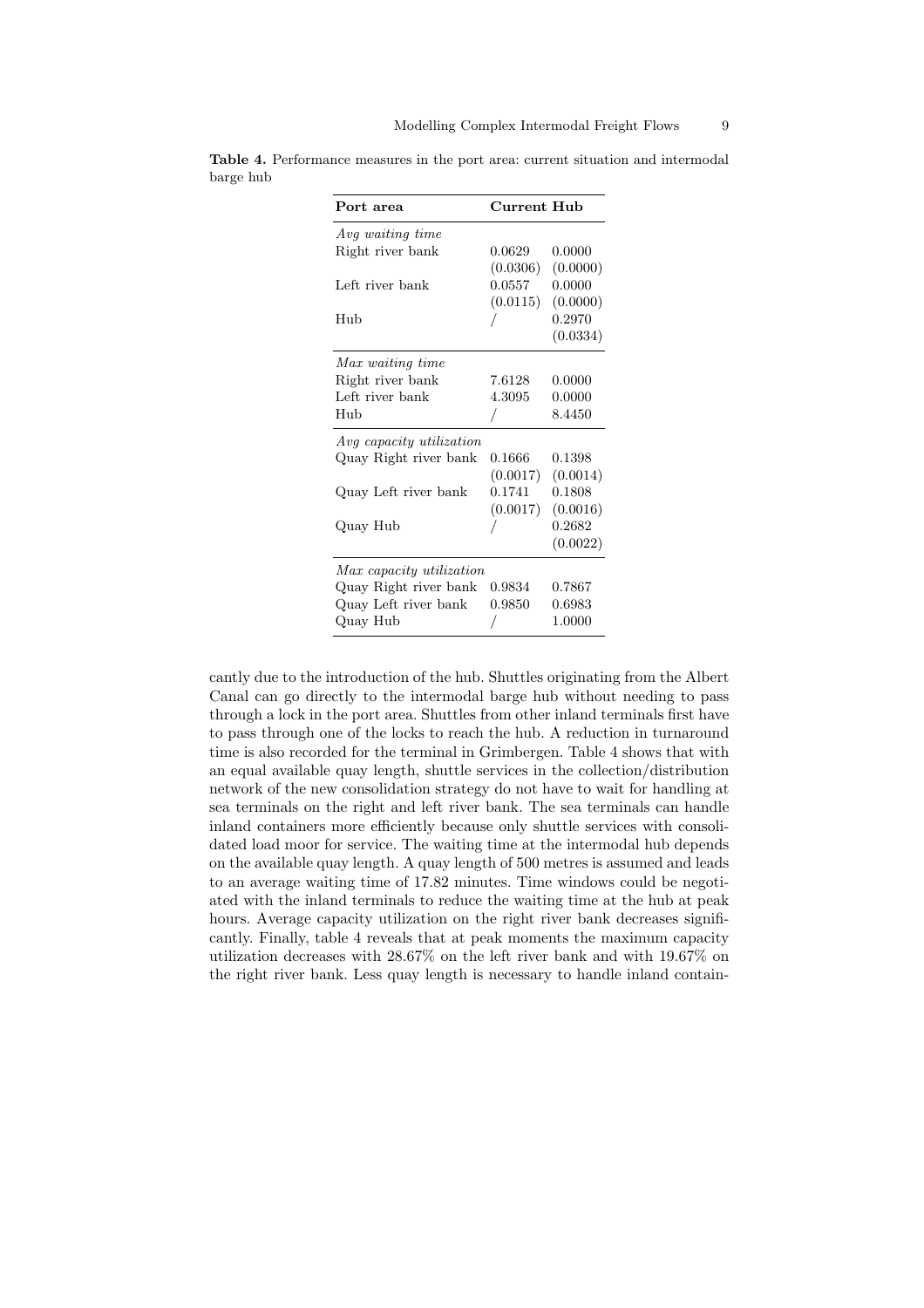|                                                                                | Confidence interval<br>hub - current |
|--------------------------------------------------------------------------------|--------------------------------------|
| Avg turnaround time                                                            |                                      |
| Deurne - Antw                                                                  | $-6.9143$ ; $-3.6159$                |
| Meerhout - Antw                                                                | $-4.7188$ ; $-2.5713$                |
| Genk - Antw                                                                    | $-4.8083:-1.2481$                    |
| Genk - Antw/Rdam                                                               | $-5.1158$ ; $-0.1897$                |
| Luik - Antw                                                                    | $-5.2091$ ; $-3.5234$                |
| Grimbergen - Antw                                                              | $-2.4003$ ; $-0.6144$                |
| <i>Avq waiting time</i>                                                        |                                      |
| Left river bank                                                                | $-0.0818$ ; $-0.0297$                |
| <i>Avq capacity utilization</i><br>Quay Right river bank $-0.0304$ ; $-0.0233$ |                                      |

Table 5. Confidence intervals for comparing the current and new situation

ers at peak hours. These figures demonstrate the efficiency improvements at the sea terminals in the port area. No significant influence was found of the new consolidation strategy on waiting times at locks in the port area. Inland barges constitute only a small part of total lock passages.

## 4 Conclusions and Future Research

Intermodal freight transport networks can be seen as complex systems, showing properties that cannot be deducted from the individual components of the network. A discrete event simulation model is constructed to understand the network system and analyze network configurations. Various aspects in the modelling process are presented and network properties are discussed. Potential improvements to the model include the introduction of more complex decision rules for the operations of locks. A submodel could also be introduced to integrate the intermodal terminal planning into the simulation model.

The model will be used to make a quantitative ex-ante analysis of policy measures to stimulate intermodal barge transport. Simulation results of a first policy are presented. The introduction of an intermodal barge hub on the right river bank leads to a significant reduction in average and maximum turnaround times of shuttle services originating from the Albert Canal. This implies shorter and more stable sailing schedules for inland terminal operators along this waterway axis. However, no significant influence is found on the shuttle services of other inland terminals. Average capacity utilization on the right river bank decreases significantly. Inland containers are handled more efficiently at the sea terminals due to the consolidation of load in the collection/distribution network. Future simulation experiments will investigate the effect of a hub on the left river bank or the introduction of a multihub service